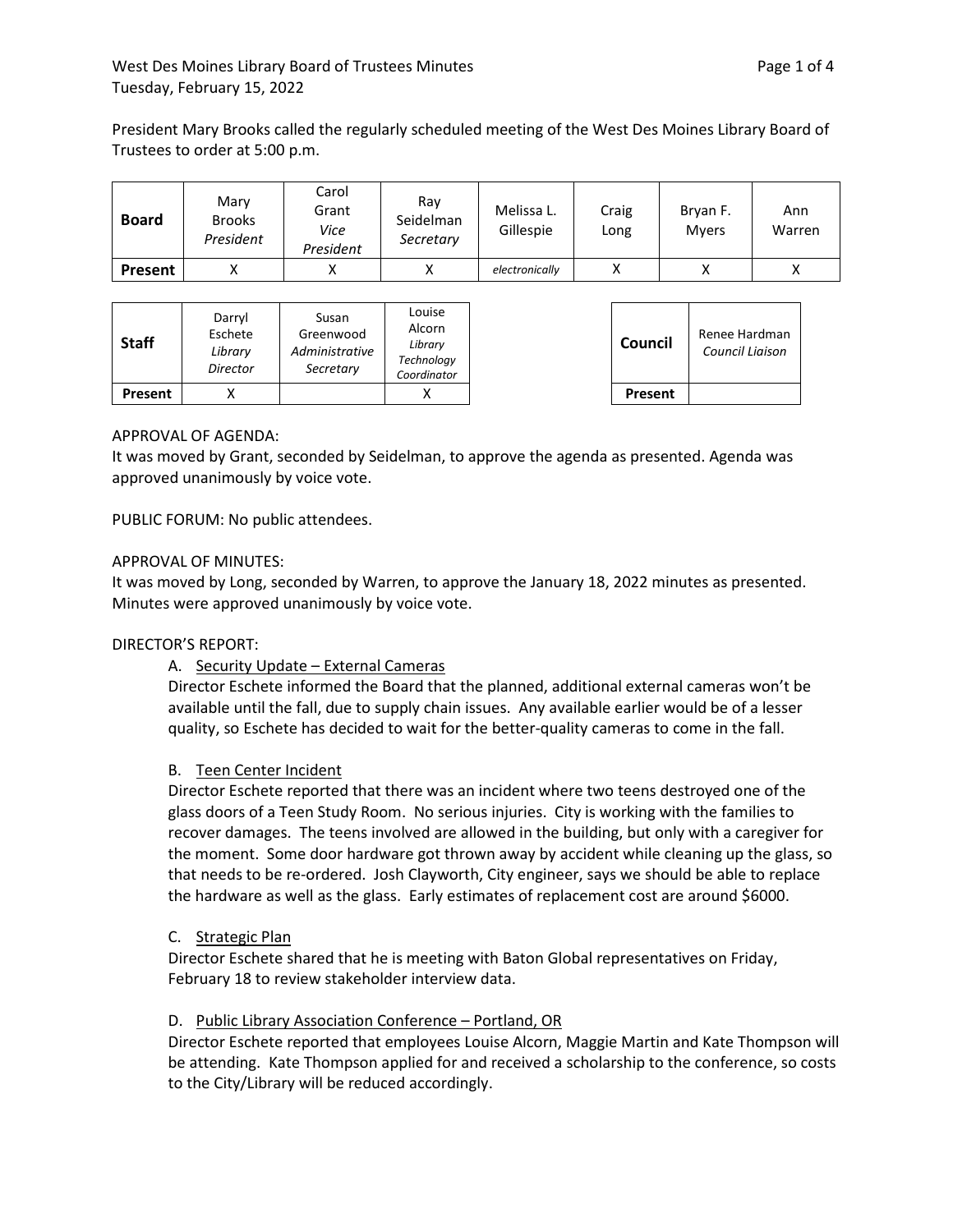### E. Patron Survey – Psychosocial Needs

Director Eschete shared that Julie Cook, our social work intern, reports that 170 surveys have been received so far. She hopes to share results at the March board meeting.

### F. Hy-Vee Materials Returns

Director Eschete stated that we have clearance from WDM Public Services and Hy-Vee to order the book drops and when the weather is warmer, to get them installed. They will use expansion anchors to be installed outside – outside of the parking lots' traffic pattern, so we're not in the way. Grand Avenue and Jordan Creek Parkway are the two stores.

Brooks asked who will have the task to retrieve items from these drops. Eschete reported that the task will likely be shared, but will primarily be Outreach Coordinator Betsy Richter at first. He noted that we need additional Outreach staff with the expansion of these services – this will be requested in future budgets.

### G. Budget Workshop

Director Eschete reported that the February 5<sup>th</sup> budget workshop went smoothly. No pushback and City leadership appreciated the Library's work overall and the budget narrative we provided. Some supplementals (staff-related) were not approved. Since Thanksgiving, there was a pay equity re-adjustment of several library positions, which increased personnel costs by just over 10% – this was done by the City and the budget was adjusted.

The database cleanup supplemental request will probably be approved, as it is a one-time, nonstaff request.

#### H. Division Report – Library Technology Coordinator – Louise Alcorn

Alcorn expanded on her printed report and shared clarifying details on the "thin client" concept offered by ITS as a solution for public PC replacement.

Warren asked who pays for these replacements. Alcorn answered that, if we are replacing existing equipment (staff or patron-facing), ITS now pays for these out of their budget. However, if we are adding a service or a position, we pay for equipment one-time, then replacement is rolled into the City ITS responsibility.

Grant asked about the February  $7<sup>th</sup>$  podcast mentioned and how to get to this recording. Seidelman asked whether the podcast included information on how patrons can access these resources. Alcorn answered that the podcast link on our website had both the recording and also provided links to resources covered in the interview.

## I. Valley Junction Kiosk Usage Report

Director Eschete shared the monthly kiosk usage report. Betsy Richter is breaking these statistics down more granularly now – they show good usage, with a dip that was the result of technical problems since dealt with by the vendor, Envisionware.

## J. Gift Trust Report

Director Eschete provided the updated report on funds available in the Gift Trust. He noted that he may have requests for the Operations Committee in the future for things like active noise reduction options, different furniture and other ideas for the Teen Center.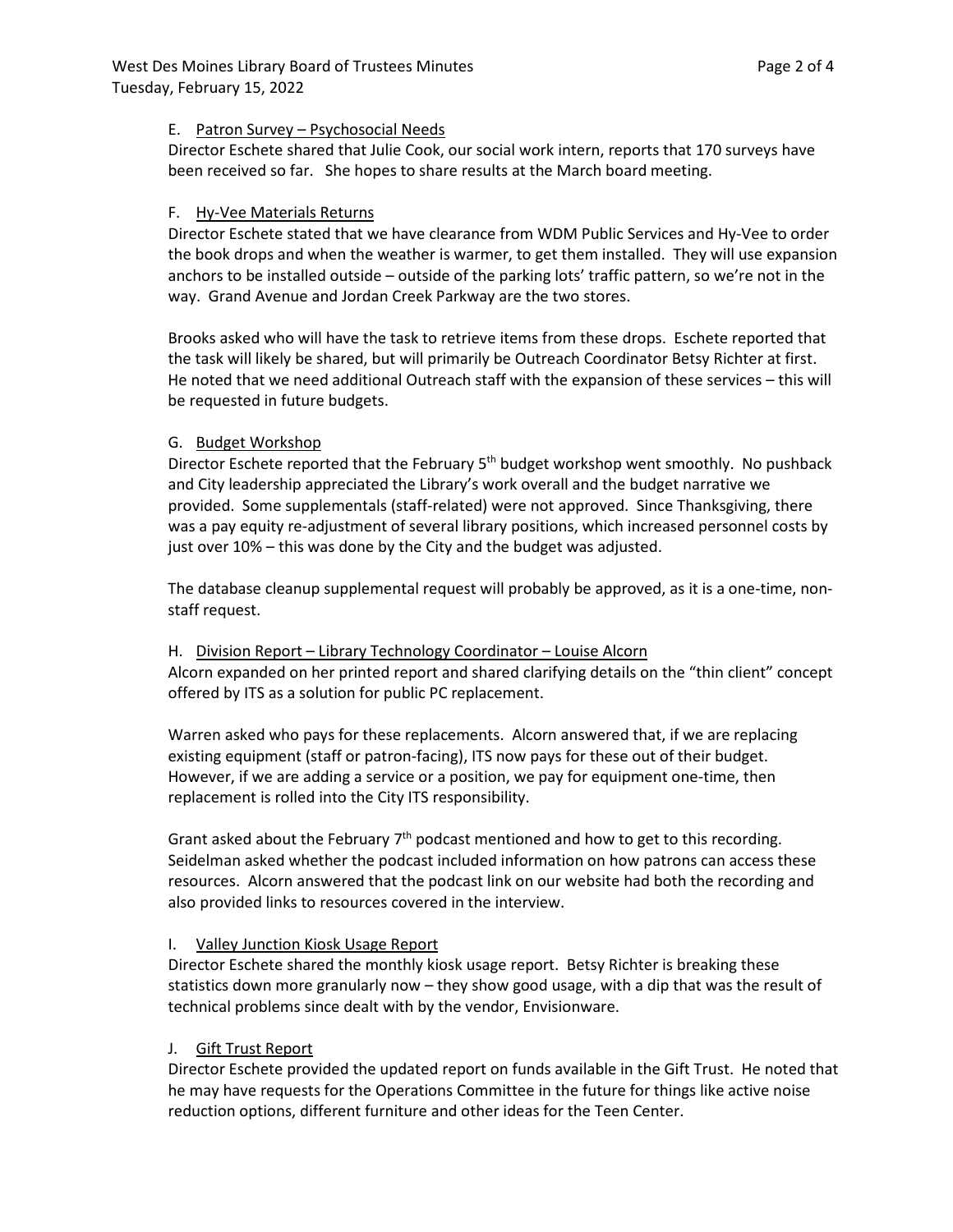Warren asked if we had insurance for the teen study room door. The City does, but as the damage seemed to be the result of reckless behavior, the City is looking at recompense from the families of the teens, before going to insurance.

Seidelman asked about the Circulation report, specifically why it seemed to have ticked up. Auto-renewals have been instituted, so that is one factor in the increase. However, Eschete and Alcorn noted that Heather Hildreth reported to staff recently that actual circulation is also up noticeably, even discounting the auto-renewals. Alcorn noted some of it might also be digital increases due to the addition of AtoZ Databases, which has been well-used.

### APPROVAL OF BILLS - *Action*:

Myers asked about listed honorarium for training presenter for All Staff Training Day. Eschete noted this sort of expense comes from our Staff Development annual budget.

It was moved by Seidelman, seconded by Grant and approved unanimously by voice vote to approve the February 15, 2022 bill list as presented. Bills approved unanimously by voice vote.

BUDGET REVIEW: Director Eschete shared the monthly budget report.

### ASSIGNMENT REPORTS:

Friends: Long did not make the meeting due to a conflict.

Brooks noted that the book sale area seemed bare at the moment. She suggested asking the Friends to promote material donations to library to fill the book sale area. Eschete will check with Ann Renken, Head of Collection Services, about the process for book sale collection. Brooks will talk to Jean Fajen of the Friends about possible extra promotion to bring in donations.

## Personnel/Nominating:

Library Director annual review will be coming up in the spring.

Operations: No items.

#### City Council Liaison:

Brooks reported that Hardman and Brooks met with the new Mayor recently. Discussed the Mayor's and City's commitment to Library and Friends' work as well as Board positions.

#### OTHER BUSINESS:

Brooks reminded Board members that IA Learns, State Library of Iowa's continuing education module, has good training webinars for library board members. She forwarded a link via email.

Next meeting is March 15, 2022. Discussion of possible absences due to spring break. Should have quorum.